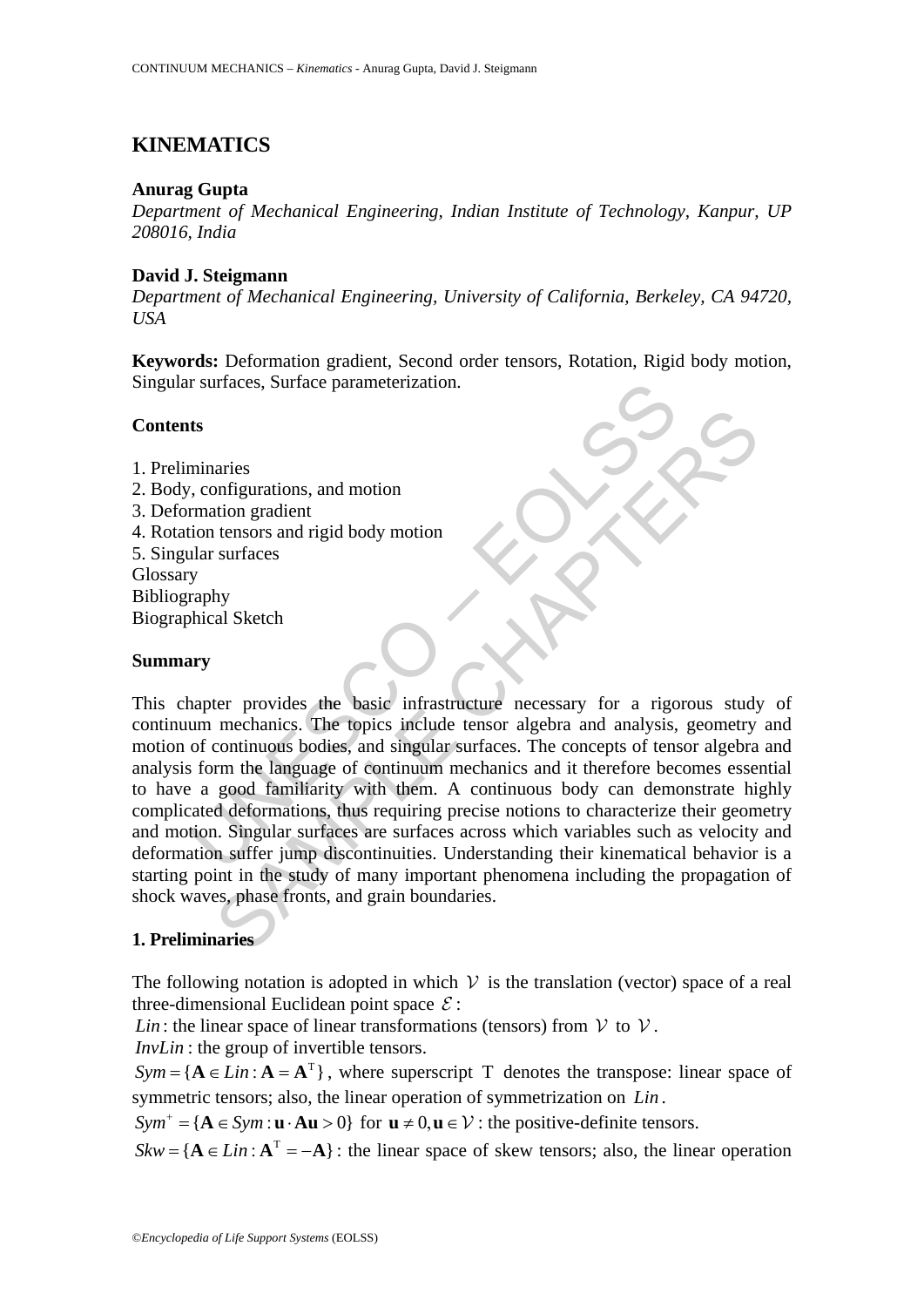of skew-symmetrization on *Lin*.<br>*Orth* = {**}, where**  $**A**<sup>-1</sup>$  **is the inverse of <b>A** : the group of orthogonal tensors.

 $Orth^+ = \{ \mathbf{A} \in Orth : J_A = 1 \}$ : the group of rotations.

Here and in the following chapter on balance laws, both indicial notation as well as bold notation are used to represent vector and tensor fields. The components in the indicial notation are written with respect to the Cartesian coordinate system. Indices denoted with roman alphabets vary from one to three but those denoted with Greek alphabets vary from one to two. Einstein's summation convention is assumed unless an exception is explicitly stated. Let  $e_{ijk}$  be the three dimensional permutation symbol, i.e.  $e_{ijk} = 1$  or  $e_{ijk} = -1$  when  $(i, j, k)$  is an even or odd permutation of  $(1, 2, 3)$ , respectively, and  $e_{ijk} = 0$  otherwise.

Lumple  $\iota_i, j, k$ ) is an even or odd permutation of  $(1, 2, 3)$ , respectively.<br>
Lumple  $(i, j, k)$  is an even or odd permutation of  $(1, 2, 3)$ , respectively.<br>
Lumple  $A^{-T}$  if  $A \in InvLin$ . It follows easily that  $(AB)^* = A^T B^*$ . Then  $(t_1, k_2, t_3)$  is an even of odd permutation of  $(t_1, k_2, t_3)$ , tespectively, ervise.<br>
erwise.<br>
First  $\mathbf{A} \in InvLin$ . It follows easily that  $(\mathbf{AB})^* = \mathbf{A}^* \mathbf{B}^*$ . Further, Lin<br>
with the Euclidean inner product a The determinant and cofactor of **A** are denoted by  $J<sub>A</sub>$  and  $\overrightarrow{A}^*$ , respectively, where  $A^* = J_A A^{-T}$  if  $A \in InvLin$ . It follows easily that  $(AB)^* = A^*B^*$ . Further, *Lin* is equipped with the Euclidean inner product and norm defined by  $\mathbf{A} \cdot \mathbf{B} = \text{tr}(\mathbf{A}\mathbf{B}^T)$  and  $A|^2 = A \cdot A$ , respectively, where tr( $\cdot$ ) is the trace operator. We make frequent use of relations like  $\mathbf{A} \cdot \mathbf{B} \mathbf{C} = \mathbf{A} \mathbf{C}^{\mathrm{T}} \cdot \mathbf{B} = \mathbf{C}^{\mathrm{T}} \cdot \mathbf{A}^{\mathrm{T}} \mathbf{B}$  and  $\mathbf{A} \mathbf{B} \cdot \mathbf{C} \mathbf{D} = \mathbf{A} \mathbf{B} \mathbf{D}^{\mathrm{T}} \cdot \mathbf{C}$ , etc., which follow easily from  $tr A = tr A<sup>T</sup>$  and  $tr(AB) = tr(BA)$ . It is well known that  $Lin = Sym \oplus Skw$ , the direct sum of *Sym* and *Skw*. The tensor product **a**  $\otimes$ **b** of vectors {**a**,**b**}  $\in$  $\vee$  is defined by  $(\mathbf{a} \otimes \mathbf{b})\mathbf{v} = (\mathbf{b} \cdot \mathbf{v})\mathbf{a}$  for all **v** in  $V$ , where  $\mathbf{b} \cdot \mathbf{v}$  is the standard inner product of vectors.

# **2. Body, Configurations, and Motion**

The geometrical structure of a physical body is independent of a frame of reference, and therefore the *body* (in continuum mechanics) is usually taken to be a three dimensional differential manifold. We denote such a manifold by  $\mathfrak B$  and call its elements material points. At every material point  $X \in \mathfrak{B}$  we have an associated tangent space  $T_X$  which is a three dimensional vector space representing a neighborhood of *X* . On the other hand, the body is observed and tested in a (three dimensional) Euclidean frame of reference  $\mathcal{E}$ , which requires us to endow the body  $\mathfrak{B}$  with a class  $C$  of bijective mappings,  $\chi : \overline{\mathfrak{B}} \to \mathcal{E}_{\gamma}$  (the subscript  $\chi$  is used to indicate the mapping employed). We call these mappings the *configurations* of the body  $\mathfrak{B}$ . The spatial position  $\chi(X) \in \mathcal{E}_{\chi}$  denotes the *place* which a material point  $X \in \mathfrak{B}$  occupies in  $\mathcal{E}_{\chi}$ . The translation space of  $\mathcal{E}_{\chi}$  is a three dimensional inner product space, and is denoted by

 $\mathcal{V}_{\chi}$ .

We introduce a fixed *reference configuration*, relative to which the notions of displacement and strain can be defined. Let  $\kappa \in C$  be a reference configuration. The configuration  $\kappa$  need not be a configuration occupied by  $\mathfrak B$  at any time and therefore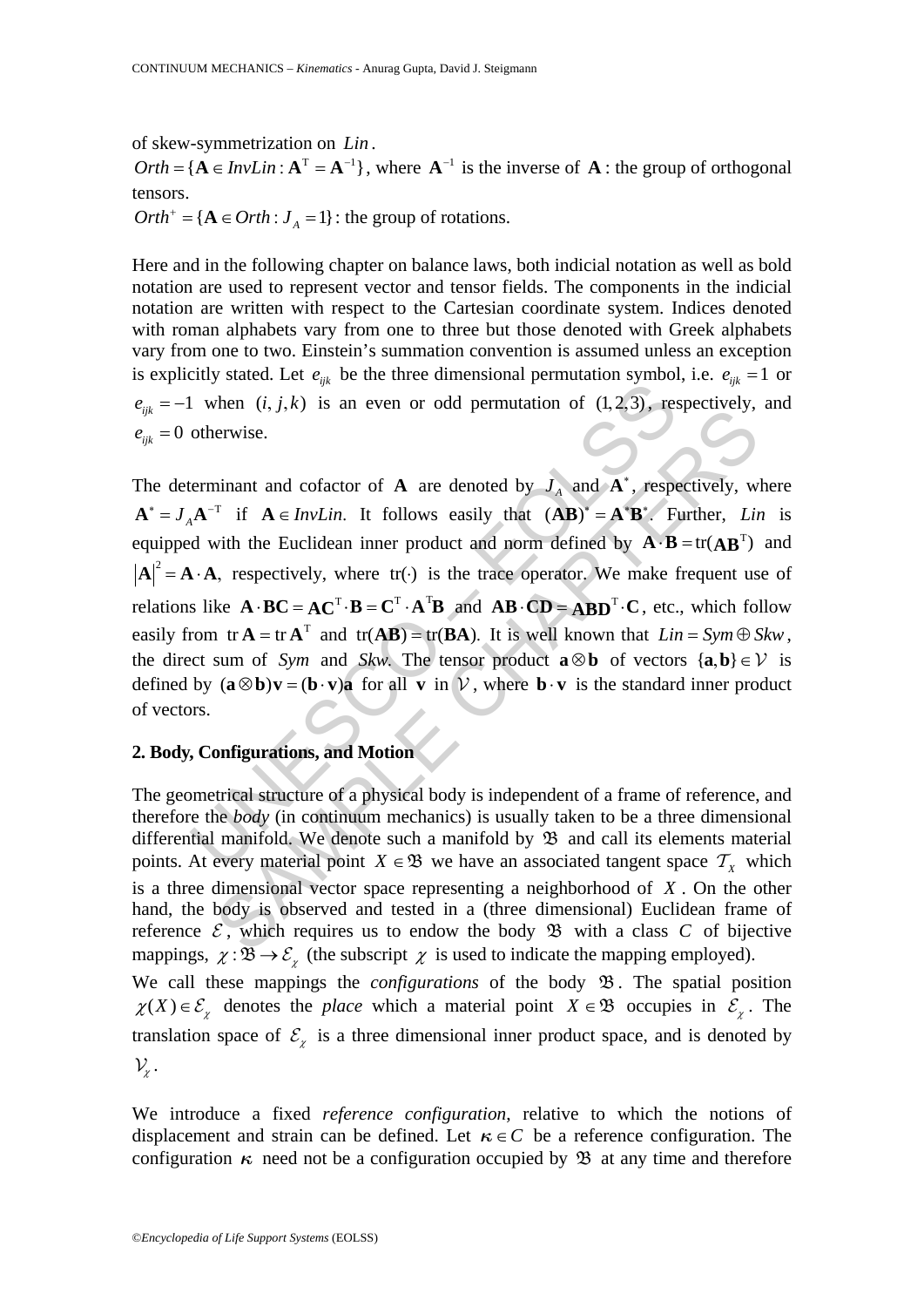$\kappa$  can be arbitrary as long as it belongs to *C*.

The *motion* of a body  $\mathfrak B$  is defined as a one-parameter family of configurations,  $\chi_t : \mathfrak{B} \times \mathbb{R} \to \mathcal{E}_{\chi}$ . Such a motion assigns a place  $\mathbf{x} \in \mathcal{E}_{\chi}$  to the material point  $X \in \mathfrak{B}$  at time *t* . We write this as

$$
\mathbf{x} = \chi_t(X) \equiv \chi(X, t). \tag{1}
$$

The reference configuration  $\kappa$  assigns a place  $\mathbf{X} \in \mathcal{E}_{\kappa}$  to *X*, so we can express **x** as a function of **X** ,

$$
\mathbf{x} = \chi(\kappa^{-1}(\mathbf{X}), t) \equiv \chi_{\kappa}(\mathbf{X}, t), \tag{2}
$$

where  $\chi_{\kappa} : \mathcal{E}_{\kappa} \times \mathbb{R} \to \mathcal{E}_{\kappa}$  denotes a mapping from the reference configuration to the configuration of the body at time *t* .

The *displacement*  $\mathbf{u} : \mathcal{B} \times \mathbb{R} \to \mathcal{V}$  (*V* can be identified with either  $V_x$  or  $V_x$ ) of a material point *X* with respect to the reference configuration  $\kappa$  at time *t* is defined as

$$
\mathbf{u}(X,t) = \chi(X,t) - \kappa(X). \tag{3}
$$

The particle *velocity*  $\mathbf{v} : \mathcal{B} \times \mathbb{R} \to V_{\mathcal{X}}$  and the particle *acceleration*  $\mathbf{a} : \mathcal{B} \times \mathbb{R} \to V_{\mathcal{X}}$  are defined as

$$
\mathbf{x} = \chi(\kappa^{-1}(\mathbf{X}), t) \equiv \chi_{\kappa}(\mathbf{X}, t),
$$
\nwhere  $\chi_{\kappa}: \mathcal{E}_{\kappa} \times \mathbb{R} \to \mathcal{E}_{\chi}$  denotes a mapping from the reference configuration of the body at time *t*.\n\nThe displacement  $\mathbf{u}: \mathcal{B} \times \mathbb{R} \to \mathcal{V}$  (*V* can be identified with either  $\mathcal{V}_{\kappa}$  or material point *X* with respect to the reference configuration  $\kappa$  at time *t* is de  $\mathbf{u}(X, t) = \chi(X, t) - \kappa(X)$ .\n\nThe particle velocity  $\mathbf{v}: \mathcal{B} \times \mathbb{R} \to \mathcal{V}_{\chi}$  and the particle acceleration  $\mathbf{a}: \mathcal{B} \times \mathbb{R}$  defined as\n
$$
\mathbf{v}(X, t) = \frac{\partial}{\partial t} \chi(X, t)
$$
\n(4)\n\nand\n
$$
\mathbf{a}(X, t) = \frac{\partial^2}{\partial t^2} \chi(X, t),
$$
\n(5)

and

$$
\mathbf{a}(X,t) = \frac{\partial^2}{\partial t^2} \chi(X,t),\tag{5}
$$

 $\mathcal{L}:\mathcal{E}_{x} \times \mathbb{R} \to \mathcal{E}_{x}$  denotes a mapping from the reference configuration to<br>
on of the body at time t.<br>
ccement **u**:  $\mathcal{B} \times \mathbb{R} \to \mathcal{V}$  (*V* can be identified with either  $V_{x}$  or  $V_{x}$ )<br>
int *X* with respectively. Displacement, particle velocity and particle acceleration can all be alternatively expressed as functions on  $\kappa(\mathfrak{B})$  by using the inverse  $\kappa^{-1}: \mathcal{E}_{\kappa} \to \mathfrak{B}$ . Such functions exist in a one-to-one relation with the functions expressed in the equations above. We write

$$
\hat{\mathbf{u}}(\mathbf{X},t) \equiv \mathbf{u}(\kappa^{-1}(\mathbf{X}),t)
$$
  
\n
$$
\hat{\mathbf{v}}(\mathbf{X},t) \equiv \mathbf{v}(\kappa^{-1}(\mathbf{X}),t)
$$
  
\n
$$
\hat{\mathbf{a}}(\mathbf{X},t) \equiv \mathbf{a}(\kappa^{-1}(\mathbf{X}),t).
$$
\n(6)

We can similarly write these functions as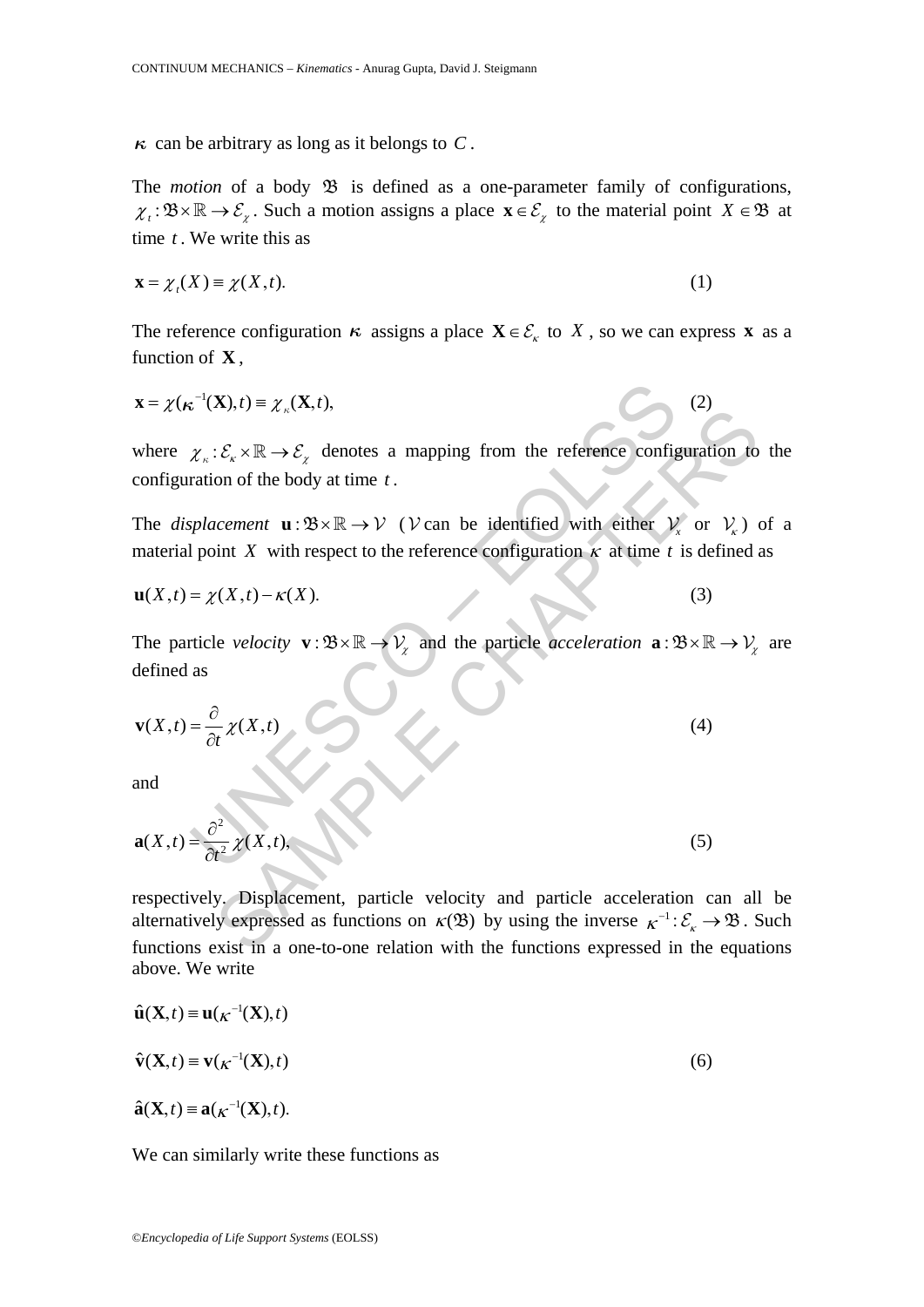$$
\tilde{\mathbf{u}}(\mathbf{x},t) \equiv \mathbf{u}(\chi_t^{-1}(\mathbf{x}),t)
$$
  
\n
$$
\tilde{\mathbf{v}}(\mathbf{x},t) \equiv \mathbf{v}(\chi_t^{-1}(\mathbf{x}),t)
$$
  
\n
$$
\tilde{\mathbf{a}}(\mathbf{x},t) \equiv \mathbf{a}(\chi_t^{-1}(\mathbf{x}),t).
$$
\n(7)

We define the *material time derivative* as the derivative of a function with respect to time for a fixed material point. For an arbitrary scalar function  $f : \mathcal{B} \times \mathbb{R} \to \mathbb{R}$ , we denote its material time derivative as  $\dot{f}$ . Thus,

$$
\dot{f} = \frac{\partial}{\partial t} f(X, t) \big|_X, \tag{8}
$$

where the notation  $\vert_x$  denotes the evaluation of the derivative at a fixed *X*. If *f* is instead given in terms of **x**, i.e. if  $f = \tilde{f}(\chi(X,t),t)$ , we write

$$
\dot{f} = \frac{\partial}{\partial t} \tilde{f}(\mathbf{x}, t) \big|_{\mathbf{x}} + (\text{grad } \tilde{f}) \cdot \mathbf{v},
$$
\n(9)

 $f(X,t)|_X$ ,<br>
the notation  $|_X$  denotes the evaluation of the derivative at a fixe<br>
given in terms of **x**, i.e. if  $f = \tilde{f}(\chi(X,t),t)$ , we write<br>  $\tilde{f}(\mathbf{x},t)|_x + (\text{grad }\tilde{f}) \cdot \mathbf{v}$ ,<br>  $\frac{\partial}{\partial t} \tilde{f}(\mathbf{x},t)|_x$  is the *spati* X,t) |<sub>x</sub>,<br>
notation |<sub>x</sub> denotes the evaluation of the derivative at a fixed X. If<br>
en in terms of **x**, i.e. if  $f = \tilde{f}(\chi(X, t), t)$ , we write<br>  $(x, t)|_x + (\text{grad } \tilde{f}) \cdot \mathbf{v}$ ,<br>  $(x, t)|_x + (\text{grad } \tilde{f}) \cdot \mathbf{v}$ ,<br>  $(x, t)|_x$  is the where  $\frac{\partial}{\partial t} \tilde{f}(\mathbf{x},t) \big|_{\mathbf{x}}$  is the *spatial time derivative* (at a fixed **x**) and grad  $\tilde{f}$  is the spatial gradient (gradient is defined below). Therefore, if the particle velocity is a function of spatial position **x**, then the particle acceleration is  $\tilde{\mathbf{a}} = \frac{\partial}{\partial t} \tilde{\mathbf{v}}(\mathbf{x}, t) \big|_{\mathbf{x}} + \mathbf{L} \mathbf{v}$ , where  $L = \text{grad } \tilde{v}$  is the spatial velocity gradient.

### **Derivatives**

By *fields* we mean scalar, vector and tensor valued functions defined on position ( **x** or **X** ) and time (*t* ). In the following we are mainly concerned with the derivatives with respect to the position and therefore dependence of fields on time is suppressed.

A scalar-valued field  $\phi(\mathbf{X}) : \mathcal{E}_k \to \mathbb{R}$  is differentiable at  $\mathbf{X}_0 \in \mathcal{U}(\mathbf{X}_0)$ , where  $U(\mathbf{X}_0) \subset \mathcal{E}_{\kappa}$  is an open neighborhood of  $\mathbf{X}_0$ , if there exists a unique  $\mathbf{c} \in \mathcal{V}_{\kappa}$  such that

$$
\phi(\mathbf{X}) = \phi(\mathbf{X}_0) + \mathbf{c}(\mathbf{X}_0) \cdot (\mathbf{X} - \mathbf{X}_0) + o(|\mathbf{X} - \mathbf{X}_0|),
$$
\n(10)

where  $\frac{\partial}{\partial \epsilon} \to 0$  as  $\epsilon \to 0$ . We call  $\mathbf{c}(\mathbf{X}_0) = \nabla \phi|_{\mathbf{X}_0}$  (or  $\nabla \phi(\mathbf{X}_0)$ ) the *gradient* of  $\phi$  at **X**<sub>0</sub>. Consider a curve **X**(*u*) in  $\mathcal{E}_k$  parameterized by  $u \in \mathbb{R}$ . Let  $\psi(u) = \phi(\mathbf{X}(u))$  and  $X_1 = X(u_1)$ ,  $X_0 = X(u_0)$  for  $\{u_1, u_0\} \in \mathbb{R}$ . Then from (10),

$$
\psi(u_1) - \psi(u_0) = \nabla \phi(\mathbf{X}_0) \cdot (\mathbf{X}_1 - \mathbf{X}_0) + o\left(|\mathbf{X}_1 - \mathbf{X}_0|\right).
$$
\n(11)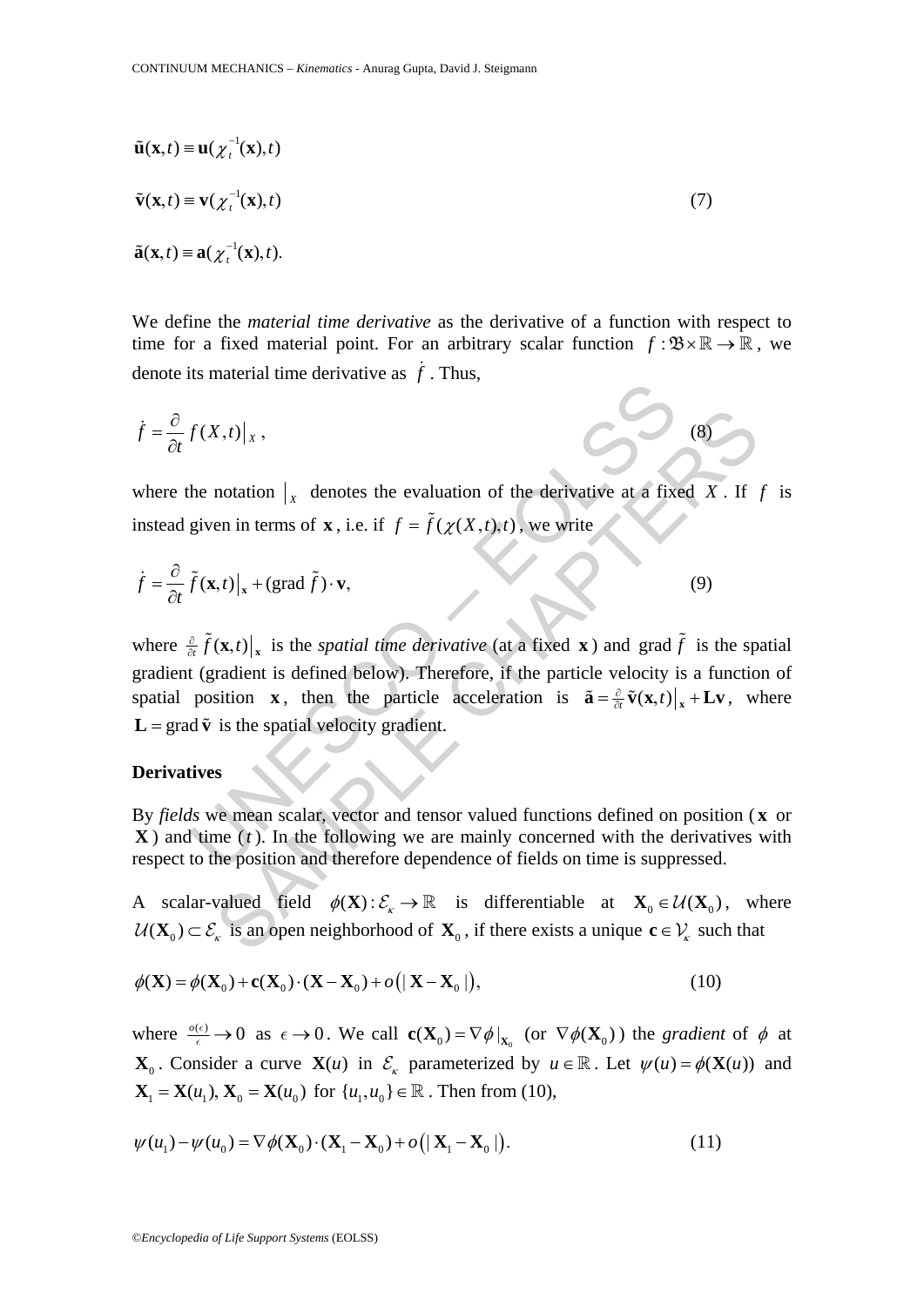Moreover  $X_1 - X_0 = X'(u_0)(u_1 - u_0) + o(|u_1 - u_0|)$ , where  $X'(u_0)$  is the derivative of X with respect to *u* at  $u = u_0$ . Therefore,  $|\mathbf{X}_1 - \mathbf{X}_0| = O(|u_1 - u_0|)$  and consequently we can rewrite (11)

$$
\frac{\psi(u_1) - \psi(u_0)}{u_1 - u_0} = \nabla \phi(\mathbf{X}_0) \cdot \mathbf{X}'(u_0) + \frac{o(|u_1 - u_0|)}{u_1 - u_0}.
$$
\n(12)

For  $u_1 \rightarrow u_0$  we obtain *the chain rule*,  $\psi'(u_0) = \nabla \phi(\mathbf{X}(u_0)) \cdot \mathbf{X}'(u_0)$ , which can also be expressed as  $\frac{d\phi}{du} = \nabla \phi(\mathbf{X}) \cdot \frac{d\mathbf{X}}{du}$  or

$$
d\phi(\mathbf{X}) = \nabla \phi(\mathbf{X}) \cdot d\mathbf{X}.\tag{13}
$$

=  $\nabla \phi(\mathbf{X}) \cdot d\mathbf{X}$ .<br>
or-valued field **v**( $\mathbf{X}$ ):  $\mathcal{E}_k \rightarrow \mathcal{V}$  is differentiable at  $\mathbf{X}_0 \in \mathcal{U}(\mathbf{X}_0)$  if<br>
tensor  $\mathbf{I}: \mathcal{V}_k \rightarrow \mathcal{V}$  such that<br> **v**( $\mathbf{X}_0$ )+ $\mathbf{I}(\mathbf{X}_0)(\mathbf{X} - \mathbf{X}_0) + \mathbf{r}$ alued field **v**(**X**):  $\mathcal{E}_x \to \mathcal{V}$  is differentiable at  $\mathbf{X}_0 \in \mathcal{U}(\mathbf{X}_0)$  if there exists or  $1: V_x \to \mathcal{V}$  such that<br>  $\mathbf{X}_0 + \mathbf{I}(\mathbf{X}_0)(\mathbf{X} - \mathbf{X}_0) + \mathbf{r}$ ,<br>  $= o(|\mathbf{X} - \mathbf{X}_0|)$ . We call  $\mathbf{I}(\math$ A vector-valued field  $\mathbf{v}(\mathbf{X}) : \mathcal{E}_{\kappa} \to \mathcal{V}$  is differentiable at  $\mathbf{X}_{0} \in \mathcal{U}(\mathbf{X}_{0})$  if there exists a unique tensor  $\mathbf{l} : \mathcal{V}_{k} \to \mathcal{V}$  such that

$$
\mathbf{v}(\mathbf{X}) = \mathbf{v}(\mathbf{X}_0) + \mathbf{l}(\mathbf{X}_0)(\mathbf{X} - \mathbf{X}_0) + \mathbf{r},\tag{14}
$$

where  $|\mathbf{r}| = o(|\mathbf{X} - \mathbf{X}_0|)$ . We call  $\mathbf{I}(\mathbf{X}_0) = \nabla \mathbf{v}|_{\mathbf{X}_0}$  (or  $\nabla \mathbf{v}(\mathbf{X}_0)$ ) the *gradient* of **v** at  $\mathbf{X}_0$ . The chain rule in this case can be obtained following the procedure preceding Eq. (13):

$$
d\mathbf{v}(\mathbf{X}) = (\nabla \mathbf{v})d\mathbf{X}.\tag{15}
$$

The *divergence* of a vector field is a scalar defined by

$$
\text{Div }\mathbf{v} = \text{tr}(\nabla \mathbf{v}).\tag{16}
$$

The *curl* of a vector field is a vector defined by

$$
(Curl \mathbf{v}) \cdot \mathbf{c} = \text{Div}(\mathbf{v} \times \mathbf{c}) \tag{17}
$$

for any fixed **c**∈ $V$ 

Differentiability of a tensor-valued function is defined in a similar manner. In particular, for a tensor  $\mathbf{A}(\mathbf{X}) : \mathcal{E}_{k} \to \text{Lin}$ , we write

$$
d\mathbf{A}(\mathbf{X}) = (\nabla \mathbf{A})d\mathbf{X}.\tag{18}
$$

The *divergence* of **A** is the vector defined by

$$
(Div A) \cdot c = Div(A^{T}c) \tag{19}
$$

for any fixed  $c \in V$ . The superscript T denotes the transpose. The *curl* of **A** is the tensor defined by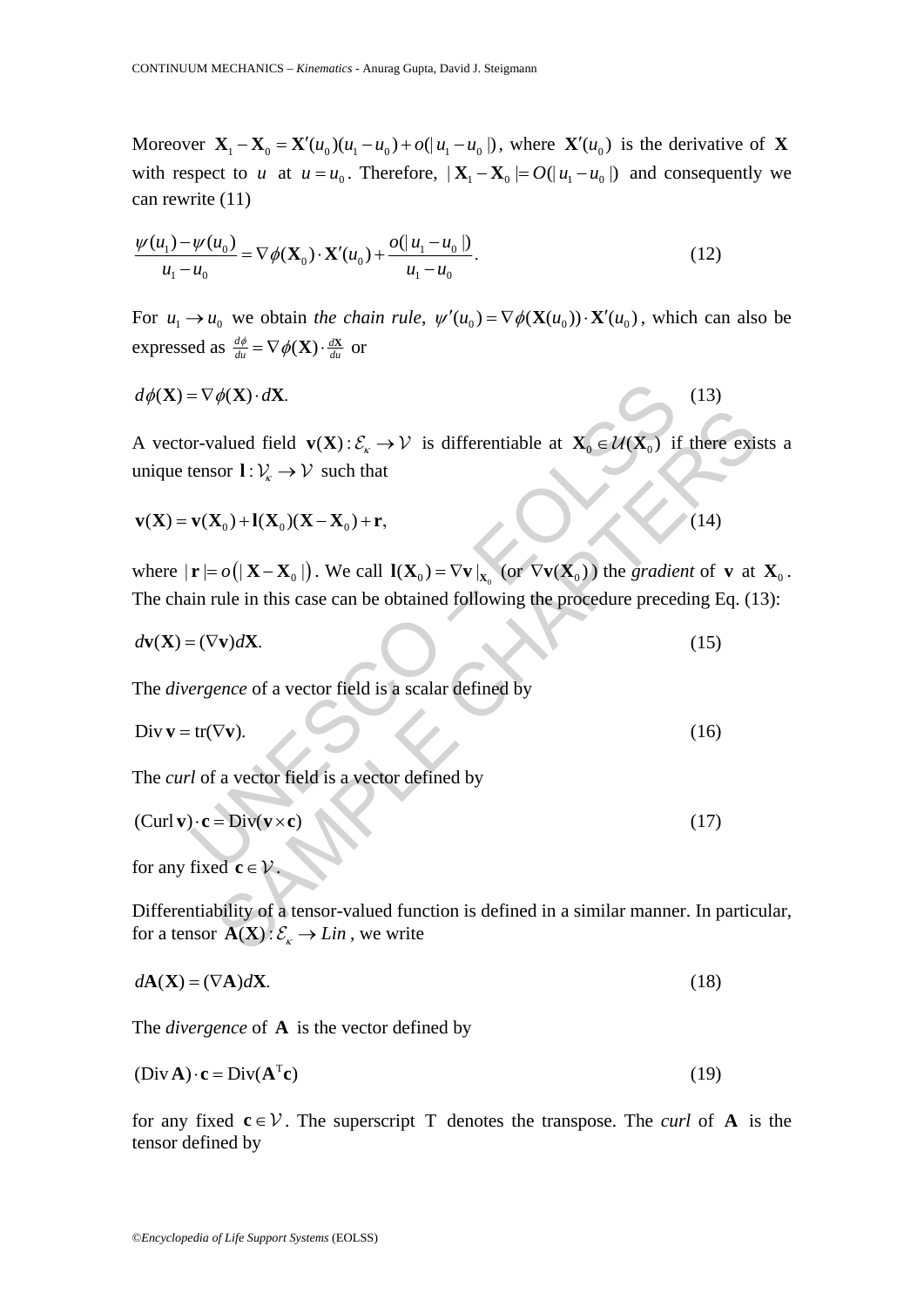### $(Curl A)c = Curl(A<sup>T</sup>c)$  (20)

### for any fixed **c**  $\in$   $\mathcal{V}$ .

Finally, if the fields are expressed as functions of  $\bf{x}$  rather than  $\bf{X}$ , the various definitions above remain valid. We instead denote the gradient, divergence and curl operators by grad , div , and curl , respectively.

- -
- -

-

TO ACCESS ALL THE **26 PAGES** OF THIS CHAPTER, Visit: http://www.eolss.net/Eolss-sampleAllChapter.aspx

### **Bibliography**

Chadwick, P. (1999) *Continuum Mechanics: Concise Theory and Problems*, Dover publications. [This little but comprehensive book on continuum mechanics is introductory in nature and provides an ideal starting point in the subject].

TO ACCESS ALL THE 26 PAGES OF THIS CHAPT<br>Visit: http://www.eolss.net/Eolss-sampleAllChapter.a<br>why were comprehensive book on continuum mechanics: Concise Theory and Problems, Dover p<br>compenhensive book on continuum mechani CO ACCESS ALL THE 26 PAGES OF THIS CHAPTER,<br>
Visit:  $\frac{http://www.eolss.net/Eolss-sampleAllChapter, aspx}{http://www.eolss.net/Eolss-sampleAllChapter, aspx}$ <br>
(1999) Continuum Mechanics: Concise Theory and Problems, Dover publications.<br>
in the subject!<br>
in the subject!<br>
(1981) An Intr Gurtin, M. E. (1981) *An Introduction to Continuum Mechanics*, Academic Press. [This book covers all the fundamental aspects of continuum mechanics: kinematics, balance laws, constitutive laws. The treatment is fairly rigorous and most of the results are supplemented with well written proofs].

Liu, I S. (2002) *Continuum Mechanics*, Springer-Verlag. [A recent book with a lucid style. It can be approached by a beginner as well as an expert on the subject].

Noll, W. (1972) 'A new mathematical theory of simple materials', *Archive of Rational Mechanics and Analysis*, 52, 62-92. [This paper introduces a new framework for thermodynamics of continuous media which, in particular, is suited for irreversible phenomena].

Šilhavý, M. (1997) *The Mechanics and Thermodynamics of Continuous Media*, Springer-Verlag. [This excellent monograph provides many directions of study for the interested reader].

Truesdell, C. (1977) *A First Course in Rational Continuum Mechanics*, Vol.1, Academic Press. [A mathematically rigorous attempt to construct a theory of continuum mechanics embedded with interesting historical accounts on the subject].

Truesdell, C. and Noll, W. (2004) *The Non-Linear Field Theories of Mechanics*, Springer-Verlag. [An established classic in the subject. It remains unparalleled in the nature of its scope and depth].

Truesdell, C. and Toupin, R. A. (1960) 'The classical field theories of mechanics', *Handbuch der Physik* (ed. S. Flügge) Vol. III/1, Springer. [This is recommended, in particular, for its treatment of singular surfaces and waves].

### **Biographical Sketches**

**Anurag Gupta** He received B.Tech. in Civil Engineering from Indian Institute of Technology at Roorkee in 2002, M.S. in Civil and Environmental Engineering from University of California at Berkeley in 2003, and Ph.D. in Mechanical Engineering from University of California at Berkeley in 2008. His thesis dealt with plastic deformation in solids with interfaces. Currently, he is an Assistant Professor in the department of Mechanical Engineering at Indian Institute of Technology, Kanpur, India. His research